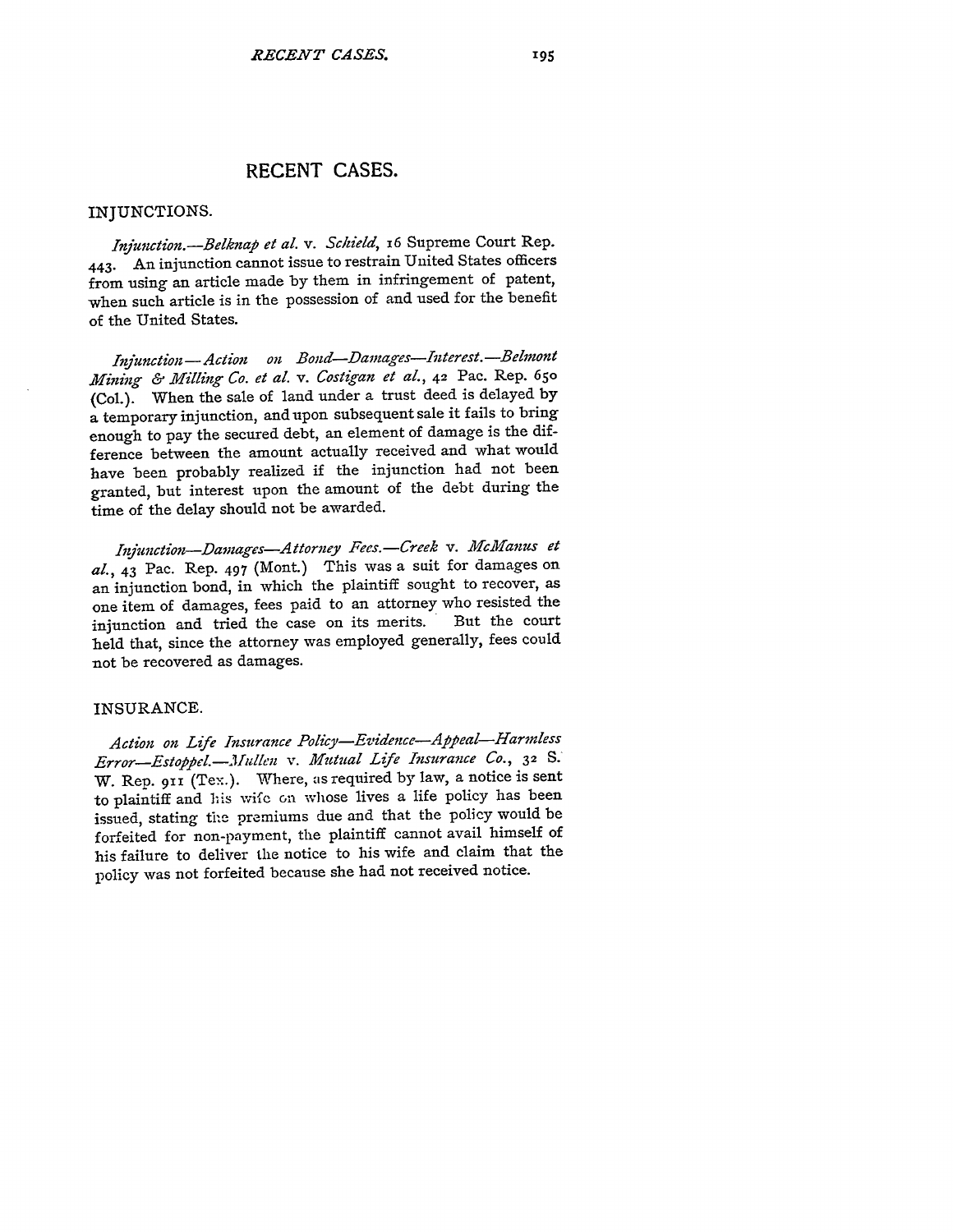*YALE LAW JOURNAL.*

*Construction of Policy-Conflict of Policy and Application-Revival of Policy-'"Renewable Term" Policies.-Goodwin v. Provident Savings Life'Assurance Society of New York, 66 N.* W. Rep. **157.** Equivocal terms of a life insurance policy will be construed in support of the claim for indemnity. When the provisions of the policy conflict with the stipulations of the application, those of the latter yield to those of the former. When a New York "renewable term" policy is forfeited through nonpayment of premiums, a reinstatement has not the effect of making a new contract but of canceling the forfeiture.

*Insurance-Assignment of Life Policy-Assignee may Enforce.- Steinbach v. Diepenbrock et al., 37* N. Y. Sup. **279.** An insurance policy taken by a person upon his own life can be assigned like any chose in action, and upon the death of the assured the assignee is entitled to the full amount payable, even though he has no insurable interest in the life of the assured.

*Insurance-Conditions-Waiver.-Gross v. Agricultural Ins. Co. of Watertown,* **65** N. W. Rep. **1036** (Wis.). The action was brought to recover on a policy containing a provision that if the building insured be on ground not owned by the insured in fee simple, the policy should be void, unless a written waiver to such condition be attached thereto. At the time the policy was issued the defendant's agent knew that the plaintiff had only an estate for years and waived the condition avoiding the policy on this ground, but neglected to attach the waiver to the policy. Held: This waiver was effective.

*Insurance-Conditions of Policy-Breach-Estoppel to Claim Forfeiture-Knowledge of Agent-Powers of Agents.-Dick et al. v. Equitable Fire and Marine Insurance Co. et al., 65* N. W. Rep. **742** (Wis.). An insurance company waives the forfeiture resulting from a breach of a condition of the policy when it requires the assured at some expense and trouble to give a carpenter's estimate of the damage.

*Insurance-Policy-Provisions as to Health. -Robinson v. Metropolitan Life Ins. Co., 37* **N.** Y. Sup. 146. A provision in the policy that the insurer assumes no obligation unless the insured is in "sound health" refers to the physical condition, and the fact that the insured is a cripple and an idiot, but in other respects enjoys good physical health, does not avoid the policy.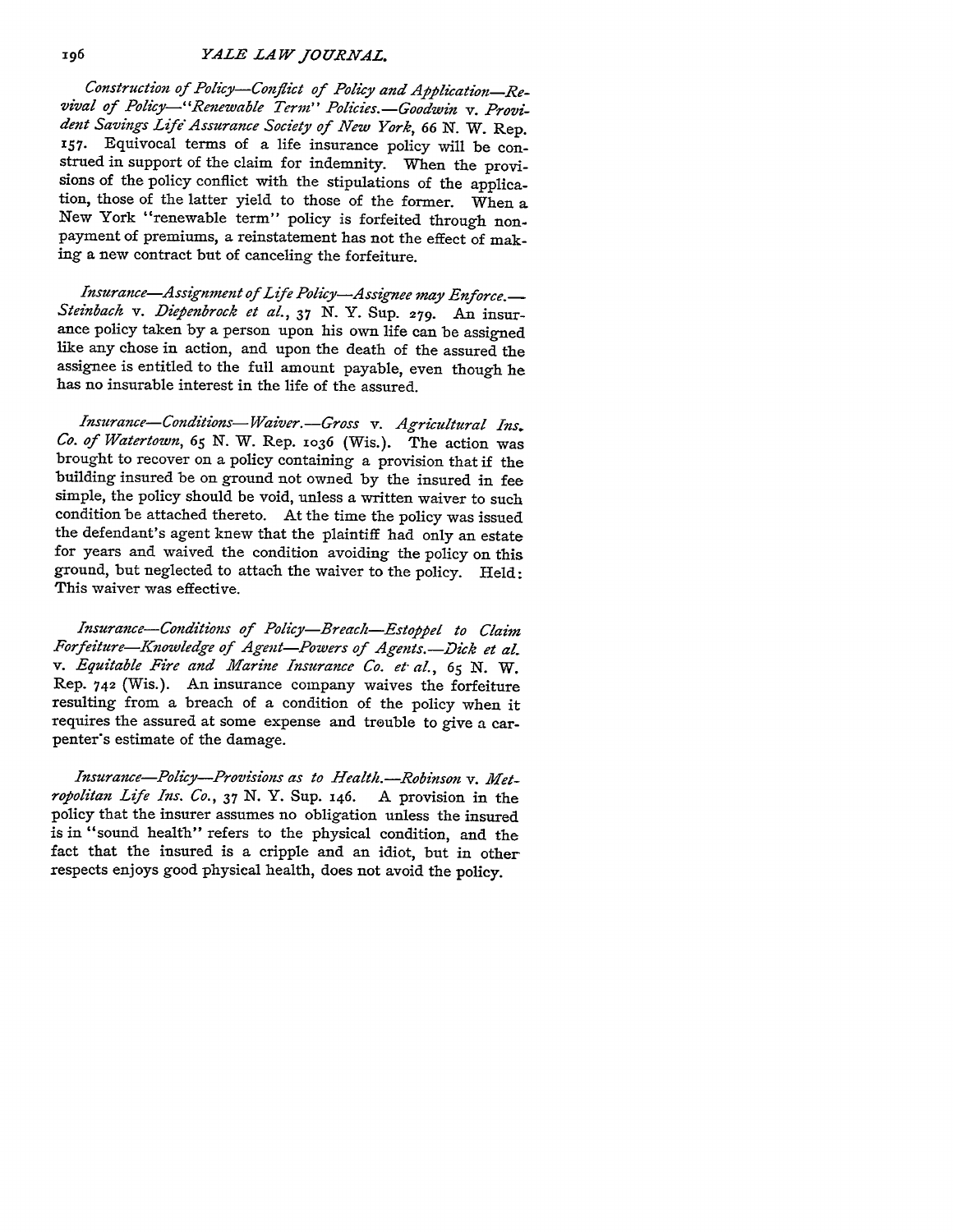*RECENT CASES.*

*Insurance-Stock in Illegal Business-Invalidity of Contract Policy.-Sun Mutual Insurance Co. v. Searles et al.,* **i8** Southern Rep. 544 (Miss.). The Searles Co., merchants, had paid their proper privilege tax, but subsequently permitted their stock to exceed their license limit. The court held that their business became *eo instanti* illegal, and that in consequence a contract .of insurance thereafter issued upon said stock is invalid.

*Life Insurance Policy-Construction-Stioulation against Suicide-Validity. -IMutual Reserve Fund Life Ass'n v. Payne,* **<sup>32</sup>** S. W. Rep. 1o63 (Tex.). The lawful stipulation by a life insurance company against liability for death of insured **by** his own hand, whether sane or insane, may be overcome by a clause in the certificate, providing that after being in force five years, the -certificate should "be incontestable for any cause except the non-payment of dues."

*Life Policy-Who entitled to Proceeds.-Geoffrey v. Gilbert et al.,* 36 **N.** Y. Sup. 884. In this case a father took out a life insurance policy payable to his four-year-old daughter or "her legal representatives." Twenty-two years later she married and soon after died. Subsequently her father died; and it was held that her surviving husband could not receive the benefit of the policy *jure mariti,* for his wife's interest had terminated; nor as legal representative, for they take **by** substitution, and the substituted beneficiaries are the next of kin.

## MISCELLANEOUS.

*Bank Officer-Liability for Deposit-Bill of Particulars-When Ordered.-Townsend v. Williams,* **23** S. **E.** Rep. (Jan.) **461.** The plaintiff having placed money in a bank of which the defendant was vice-president, heard rumors questioning the solvency of the concern, and attempted to withdraw his deposits. The defendant assured him that the bank was safe, saying "We have got all the money you want. You never need have any fear of this bank as long as I am in it," knowing at the time that his statement was false. The plaintiff, relying on said representations, lost his money on the failure of the bank. Court held that defendant was personally liable.

*Chinamen-Right of Naturalization-Effect of Passport-In re Gee Hop,* 71 Fed. 274. Gee Hop was naturalized as a citizen of the United States in Camden, New Jersey, and thereafter he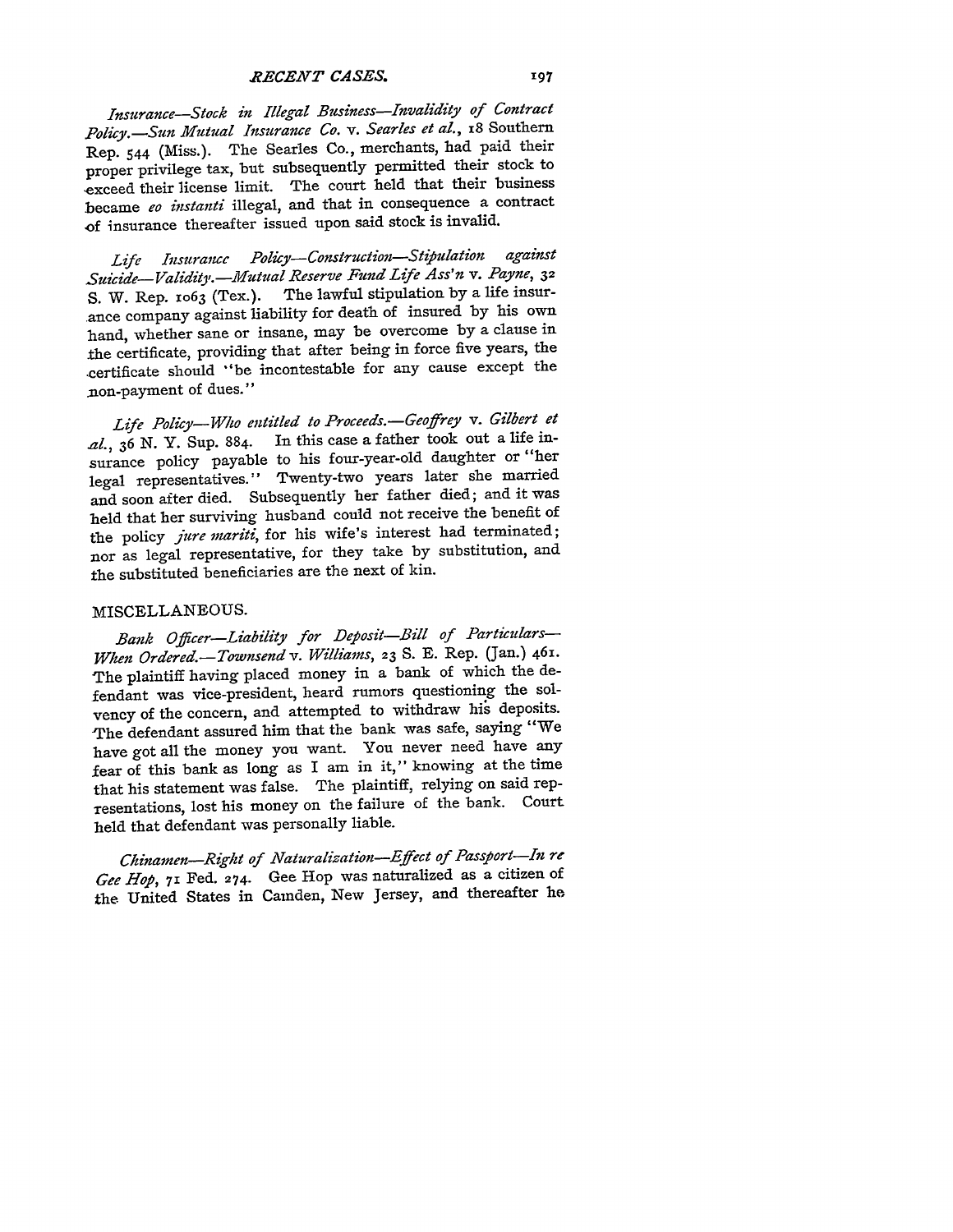### *YALE LAW JO URVAL.*

obtained from the State Department at Washington, passports as for China, and returning subsequently was refused permission to<br>land. On *habeas corpus* it was held that the naturalization of On *habeas corpus* it was held, that the naturalization of Gee Hop by the court of New Jersey was absolutely null and void, and that passports reciting the fact of his citizenship were not conclusive proof of the facts therein contained.

*Constitutional Law-Jury Trial- Unanimity of Verdict.- Pratt v. Parsons,* 43 Pac. Rep. **620** (Utah). The legislature of a State may pass a law to the effect that in civil actions a verdict may be rendered by a concurrence of nine or more jurors, and such law will not be in conflict with the clause of the constitution which provides that in suits at common law, where the value in controversy shall exceed \$20, the right of trial by jury shall be preserved.

*Executor-Purchase from Legatee-State ex rel Jones v. Jones et al.,* 33 *S.* W. Rep. **23** (Mo.). An executor may purchase from a legatee his interest in the estate, but the burden of proving absence of fraud rests upon him, because of the trust relation.

*Garnishment of City Funds-Execution.-Murplhree v. City of Mobile et al.,* 18 Sou. Rep. **740** (Ala.). A plot of land owned by a city and not shown to have been used for municipal purposes may be sold under execution against the city. Money derived from the sale of such land is subject to garnishment when deposited in a bank which by statute is only a depository for such funds as are collected fcr taxes, licenses, fines, penalties and forfeitures.

*Municipal Corporations--Injury to Firemen-Assumed Risk.--Farley v. fayor, etc., of City of New York,* 36 New York Supplement, **xx <sup>5</sup> .** The plaintiff, a hose-cart driver in the fire department, was injured by the collision of the hose-cart with a truck which had been left standing in a dark street. It was held that as he was driving at a speed of more than five miles an hour contrary to a city ordinance, and in entering the service he had assumed the extra risk, he could not recover from the city; especially as he had accepted the pension provided by the city for firemen injured in the course of their employment.

*Municipal Corporations-Rights in Streets-Grants to Railroad* Companies-Freight Houses-Right of Way.-City of St. Paul v. *Chicago, M. &- St. P. Ry. Co., 65* N. W. Rep. 649 (Minn.) The